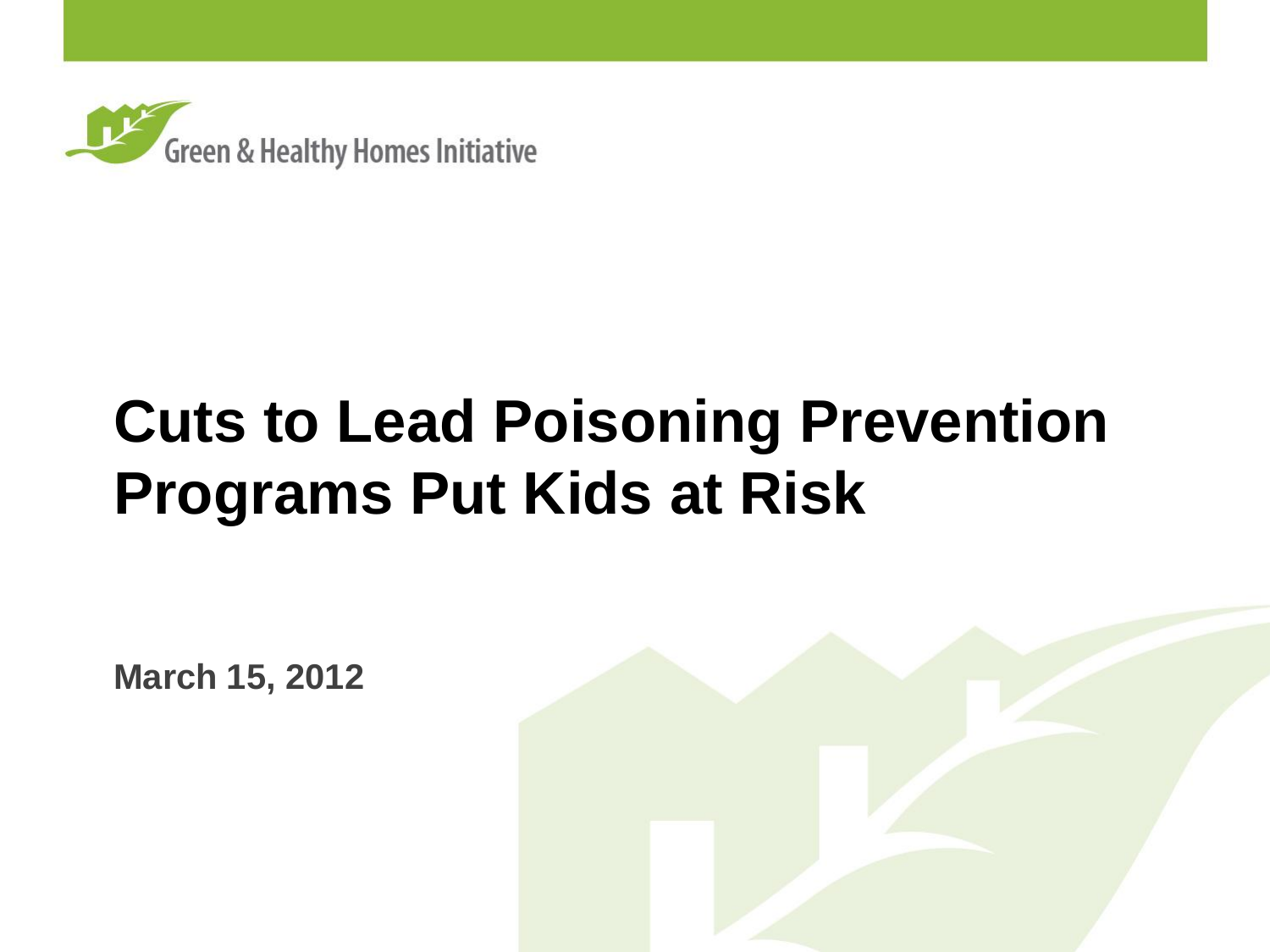

## **Congressional Budget Cuts to National CDC Lead Poisoning Prevention Program**

#### **CDC FY2011 Funding Level – \$29,273,000**

#### **CDC FY2012 Funding Level – \$1,995,000**

| <b>Program</b> | <b>FY10</b>   | <b>FY11</b>   | <b>FY12</b>    | <b>FY13</b>     | <b>FY13</b>      |
|----------------|---------------|---------------|----------------|-----------------|------------------|
|                | Appropriation | Appropriation | <b>Enacted</b> | <b>Budget</b>   | <b>Coalition</b> |
|                |               |               |                | <b>Proposal</b> | <b>Request</b>   |
| Healthy        | \$34          | \$29.3        | \$1.995        | N/A             | \$29.3           |
| Homes / Lead   |               |               |                | (Projected      |                  |
|                |               |               |                | 15 grants)      |                  |
| Healthy        | --            | --            | $- -$          | $$27.3$ (with   |                  |
| Homes and      |               |               |                | asthma          |                  |
| Community      |               |               |                | program)        |                  |
| Environments   |               |               |                |                 |                  |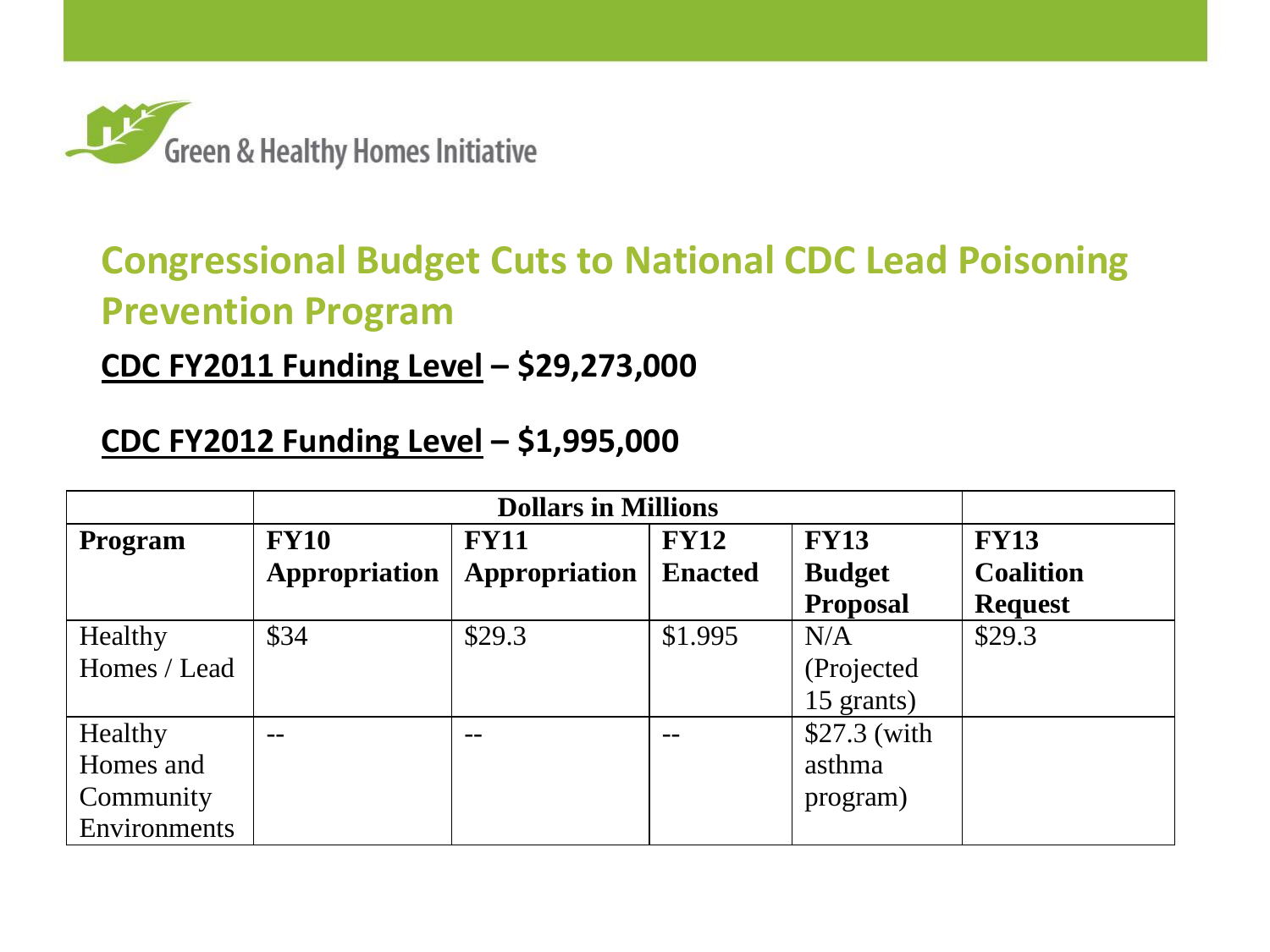

CDC's Healthy Homes and Lead Poisoning Prevention Program for FY12 provides for only \$2 million - down from \$29 million in FY11.

#### **IMPACT:**

- Nearly a half million children will be put at risk nationwide.
- HH/CLPPP funds 35 state health departments (and their local partners) to monitor blood lead screening and respond to every child who has an elevated blood lead level with a home inspection and referrals for medical intervention and lead remediation.
- Without 400 local and state staff funded by the CDC program, health departments will be unable to help lead-poisoned children obtain medical care and housing repairs
- HUD's lead hazard control grantees depend on CDC surveillance to identify highest risk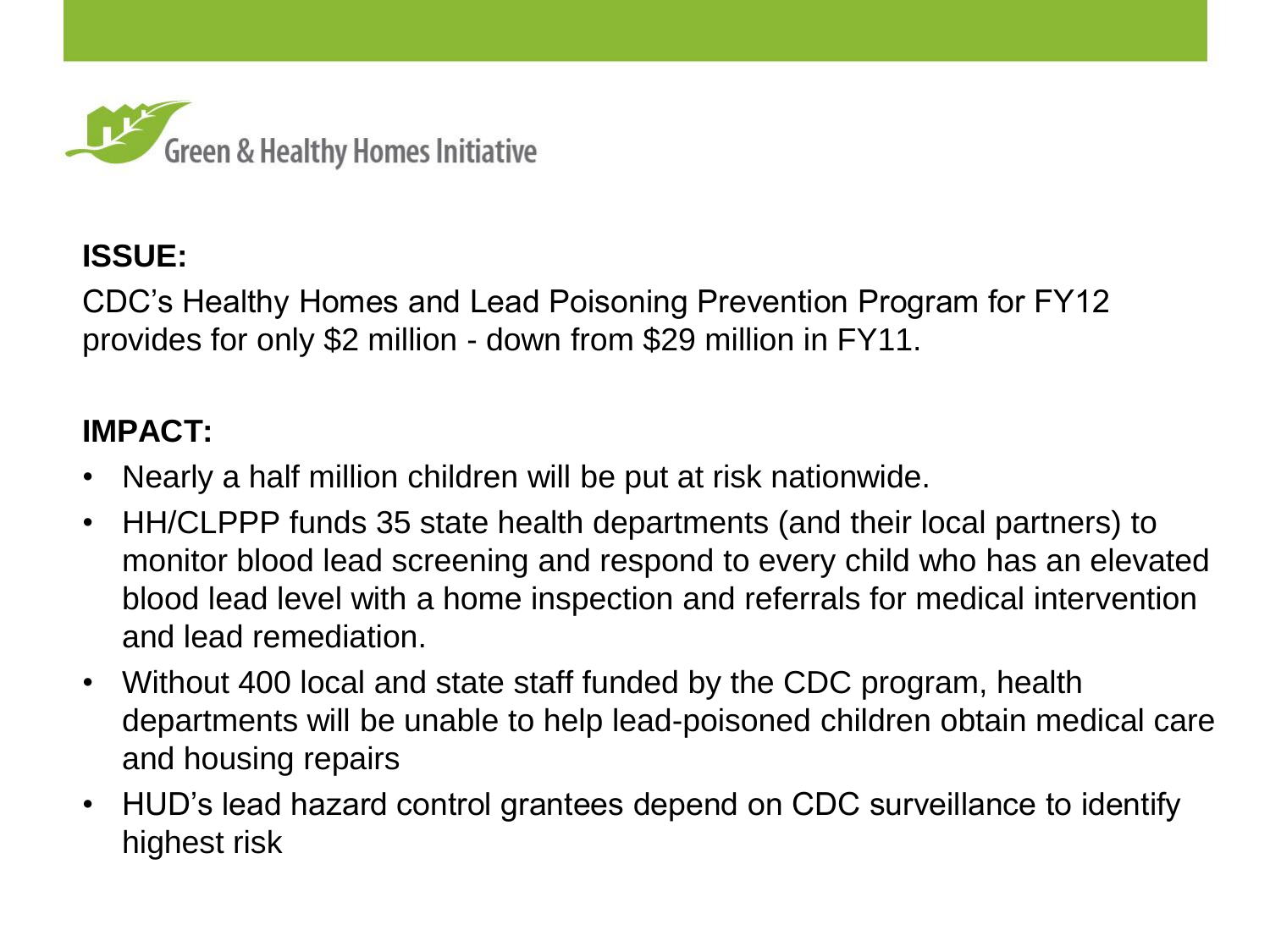

## **Advocacy**

- **Contacted House and Senate members, targeting the committees that fund HHS**
- **Dear Colleague letters released by Rep. Louise Slaughter and Senators Reed and Johanns**

Ξ

- **Advocacy day with the National Safe and Healthy Housing Coalition – March 6th**
- **Lobbying group has been hired by NSHHC to assist in advocacy**
- **The House Labor-HHS Appropriations Subcommittee has instructed its members to submit their funding requests by Tuesday, March 20th.**
- **The Senate Labor-HHS Appropriations Subcommittee has instructed its members to submit their funding requests by Thursday, March 29th.**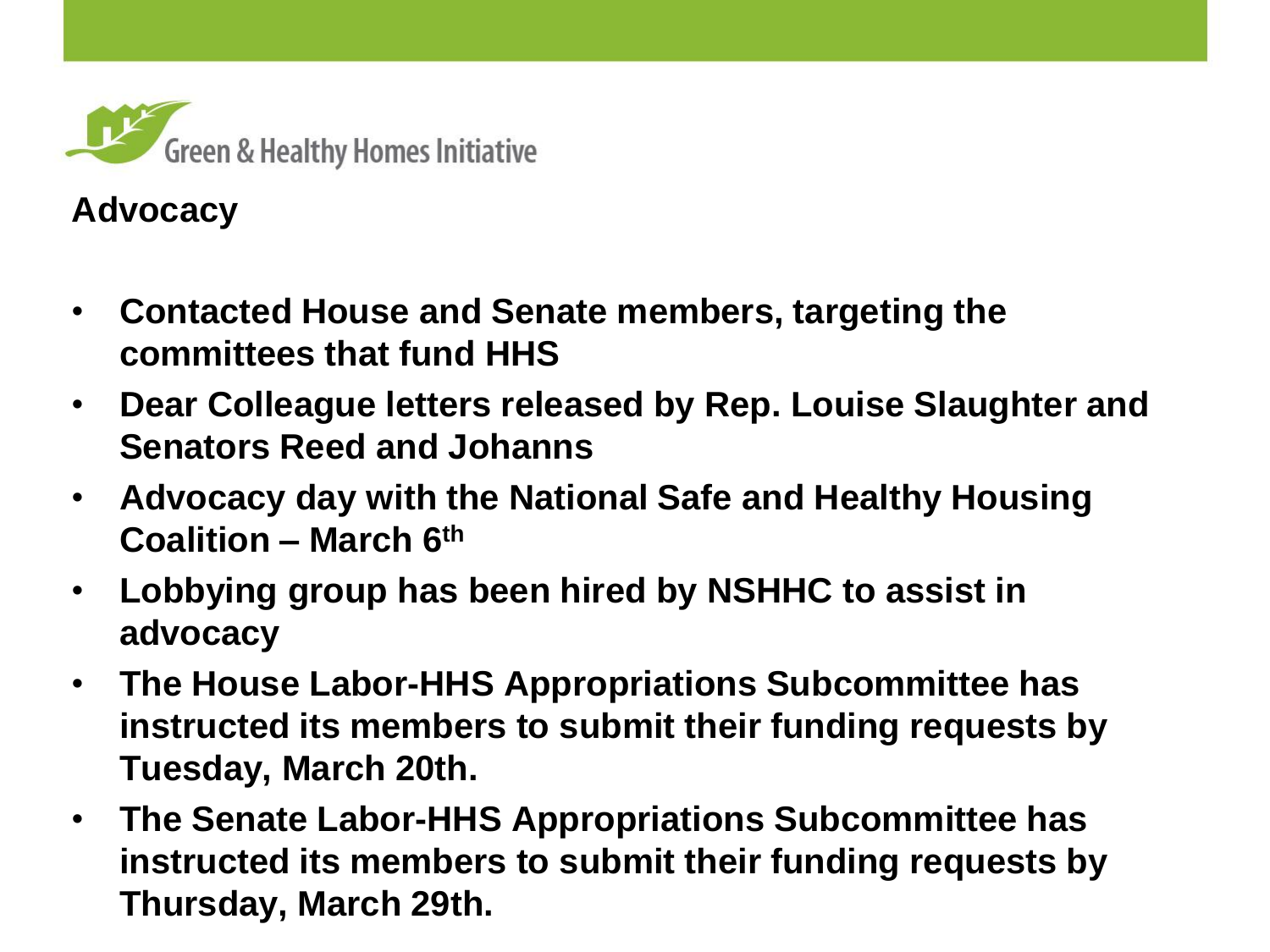



**Democratic Subcommittee Members**

• Rosa L. DeLauro, Connecticut

- Nita M. Lowey, New York
- Jesse L. Jackson, Jr., Illinois
- Lucille Roybal-Allard, California
- Barbara Lee, California

- Denny Rehberg, Montana
- Jerry Lewis, California
- Rodney Alexander, Louisiana
- Jack Kingston, Georgia
- Kay Granger, Texas
- Michael K. Simpson, Idaho
- Jeff Flake, Arizona
- Cynthia M. Lummis, Wyoming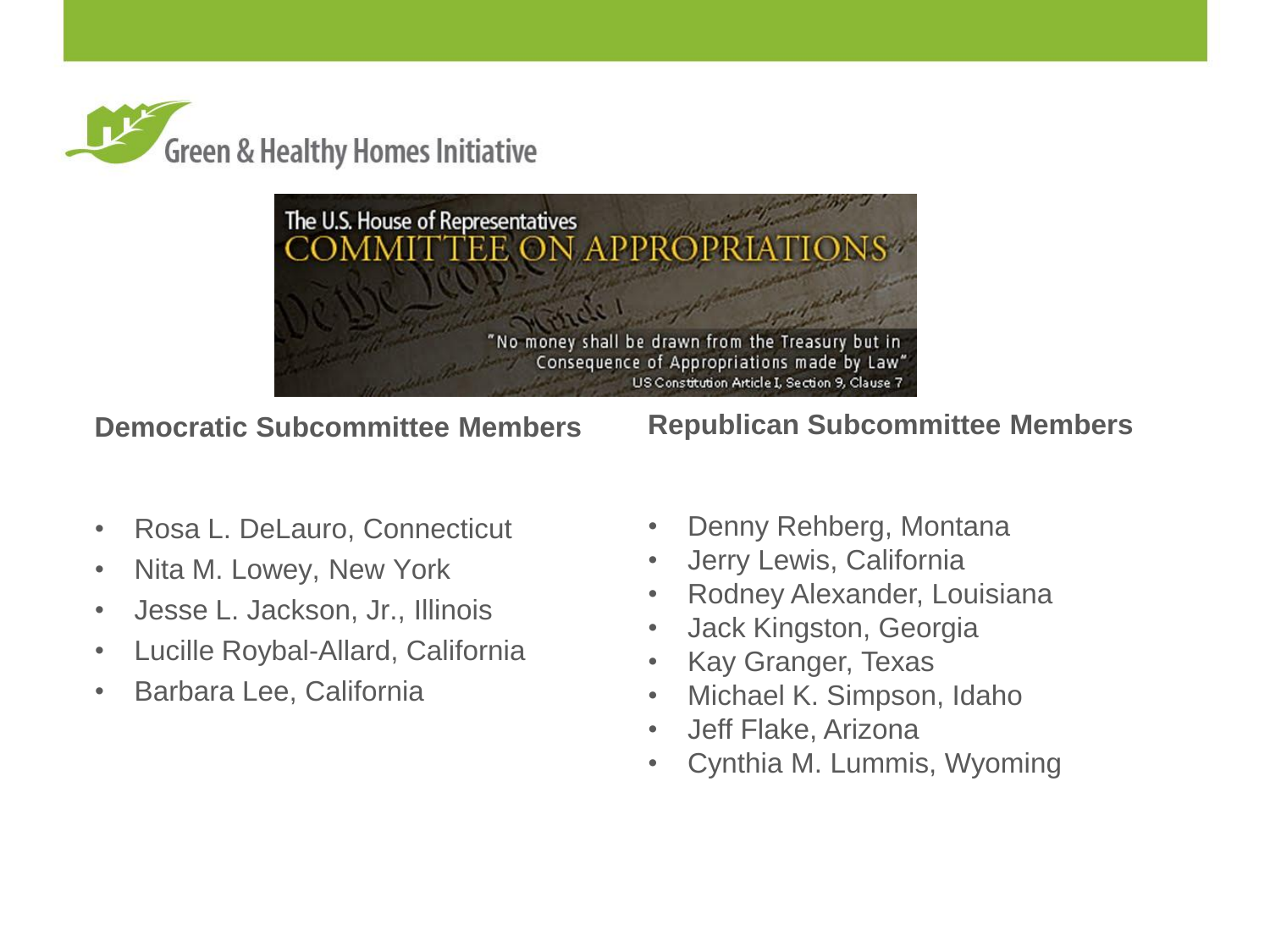



*The Senate Appropriations Labor-HHS Subcommittee is one of 12 appropriations subcommittees. It specifically oversees funding for most federal agencies, institutes and programs under the Department of Health and Human Services (HHS), including the National Institutes for Health (NIH).*

## **Democratic Subcommittee Members**

- Senator Tom Harkin (Chairman)  $(IA)$
- Senator Daniel Inouye (HI)
- Senator Herb Kohl (WI)
- Senator Patty Murray (WA)
- Senator Mary Landrieu (LA)
- Senator Richard Durbin (IL)
- Senator Jack Reed (RI)
- Senator Mark Pryor (AR)
- Senator Barbara Mikulski (MD)
- Senator Sherrod Brown (OH)

- Senator Richard Shelby (Ranking) (AL)
- Senator Thad Cochran (MS)
- Senator Kay Bailey Hutchison (TX)
- Senator Lamar Alexander (TN)
- Senator Ron Johnson (WI)
- Senator Mark Kirk (IL)
- Senator Lindsey Graham (SC)
- Senator Jerry Moran (KS)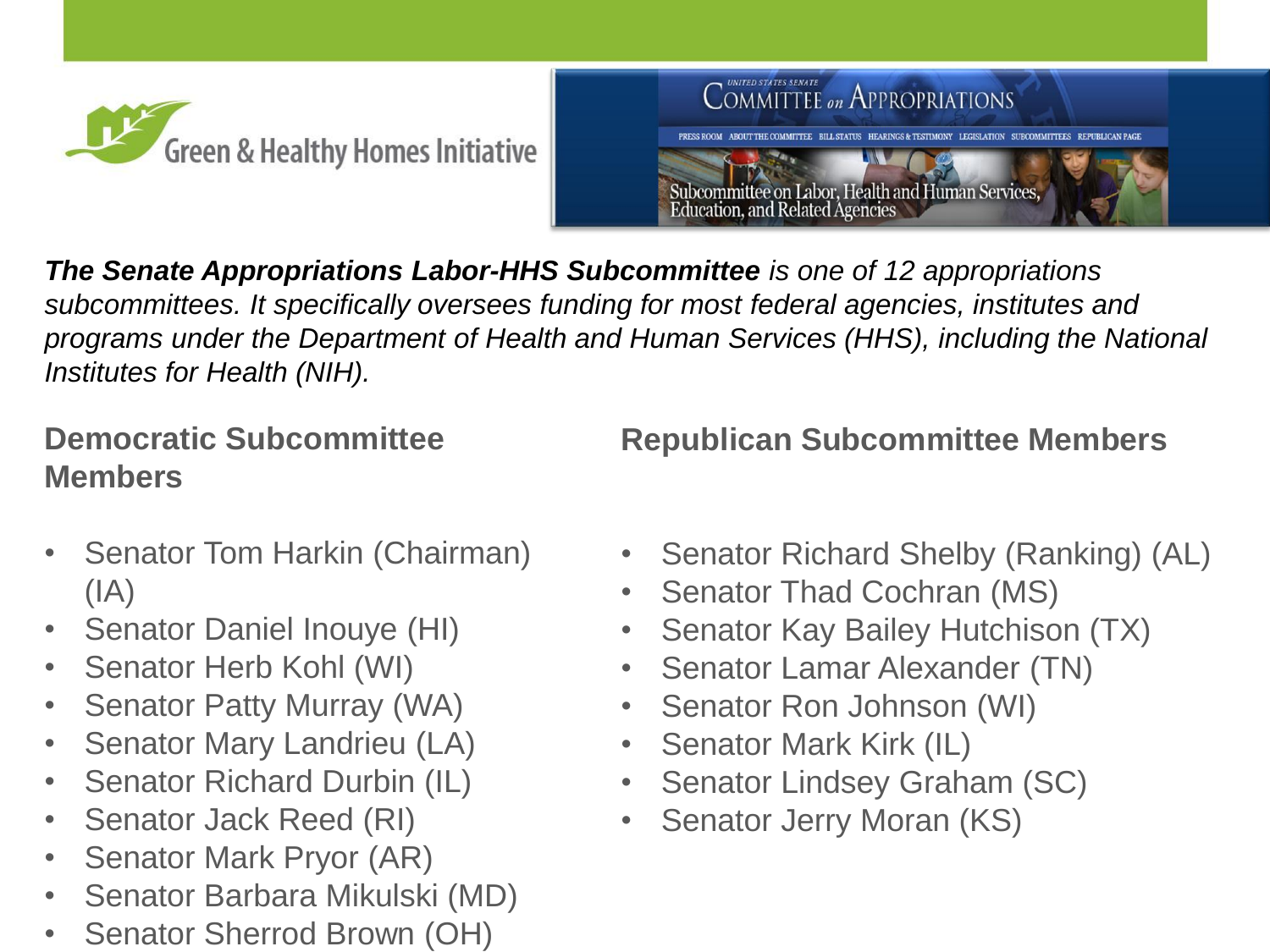

The CDC's Advisory Committee on Childhood Lead Poisoning Prevention (ACCLPP) approved a resolution to recommend lowering the reference level for concern for blood lead levels in children from 10 µg/dl to 5 µg/dl.

#### **IMPACT:**

- If implemented, the new threshold level would equate to over 450,000 children identified with dangerous levels of lead, all of which will need the health departments' help.
- HHS will decide on approving the recommendation of the ACCLPP

## **ACTION:**

• Congresswoman Rosa DeLauro will be asking CDC director Tom Frieden about this issue tomorrow.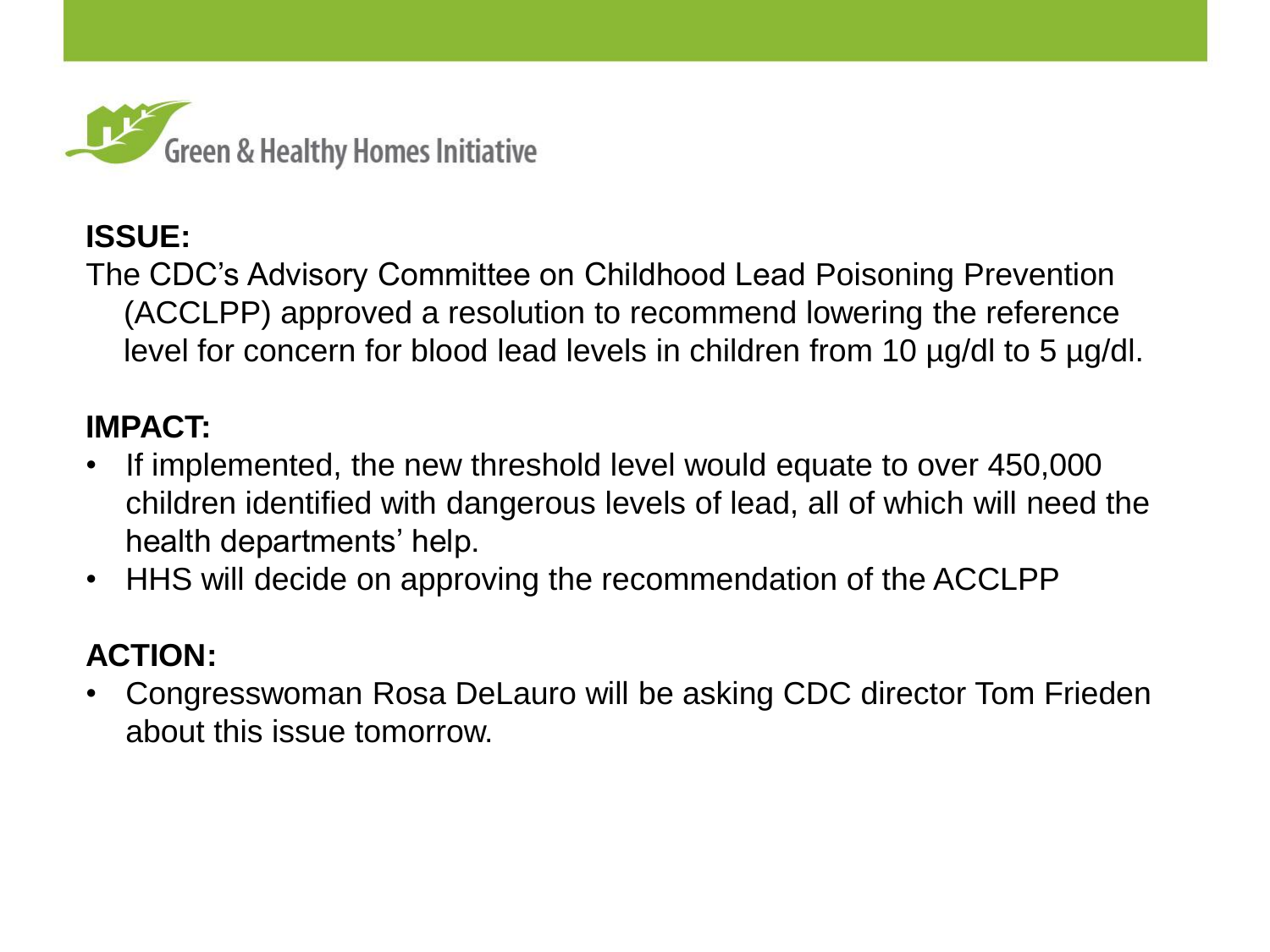

Senate appropriations language recommended that Maternal, Infant, and Early Childhood Home Visiting Program, whose funding level was increased by \$100 million in FY12 as appropriated by the Patient Protection and Affordable Care Act, assume the functions of the CDC Healthy Homes & Lead Poisoning Prevention Program. However, advocates have been informed that HRSA is not committed to using any portion of the \$100 million to fund the activities previously carried out by the CDC's Healthy Homes & Lead Poisoning Prevention Branch.

#### **IMPACT:**

- Without HRSA funding the activities that were previously funded by the CDC, hundreds of thousands of children with an elevated blood lead level will not be identified because of the lack of adequate screening and testing
- Home visiting programs may reach an increased number of homes, but will not have resources to fully to assess the risks of lead poisoning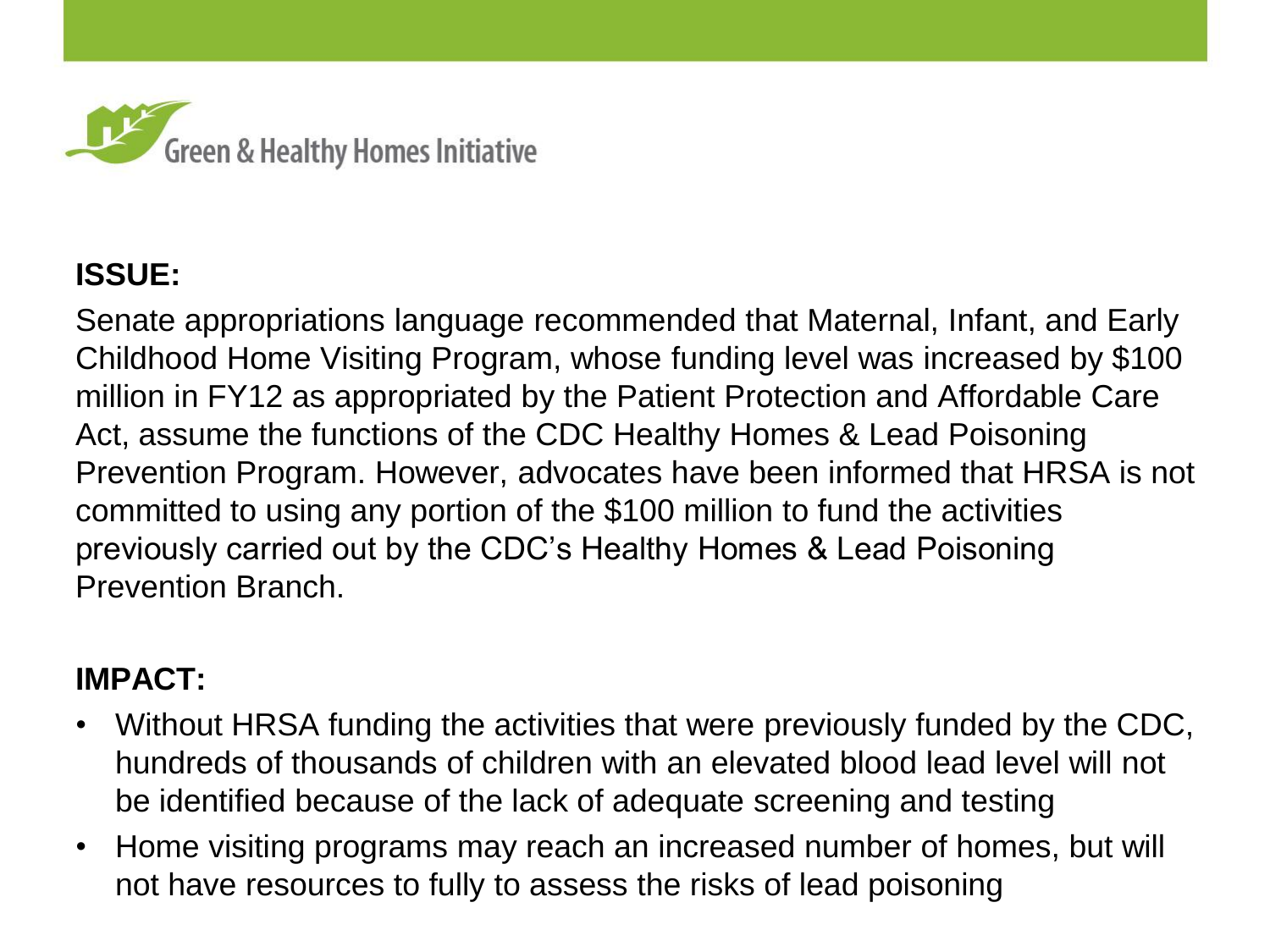

## **Advocacy**

- **The home visiting program is being increased in FY13 by \$50 million, as part of the ACA**
- **We have worked with the Senate Health Education Labor and Pensions Committee on stronger language in FY 13, with the intention of having HRSA utilize funding to incorporate lead and healthy homes into home visiting programs and support funding CDC activities**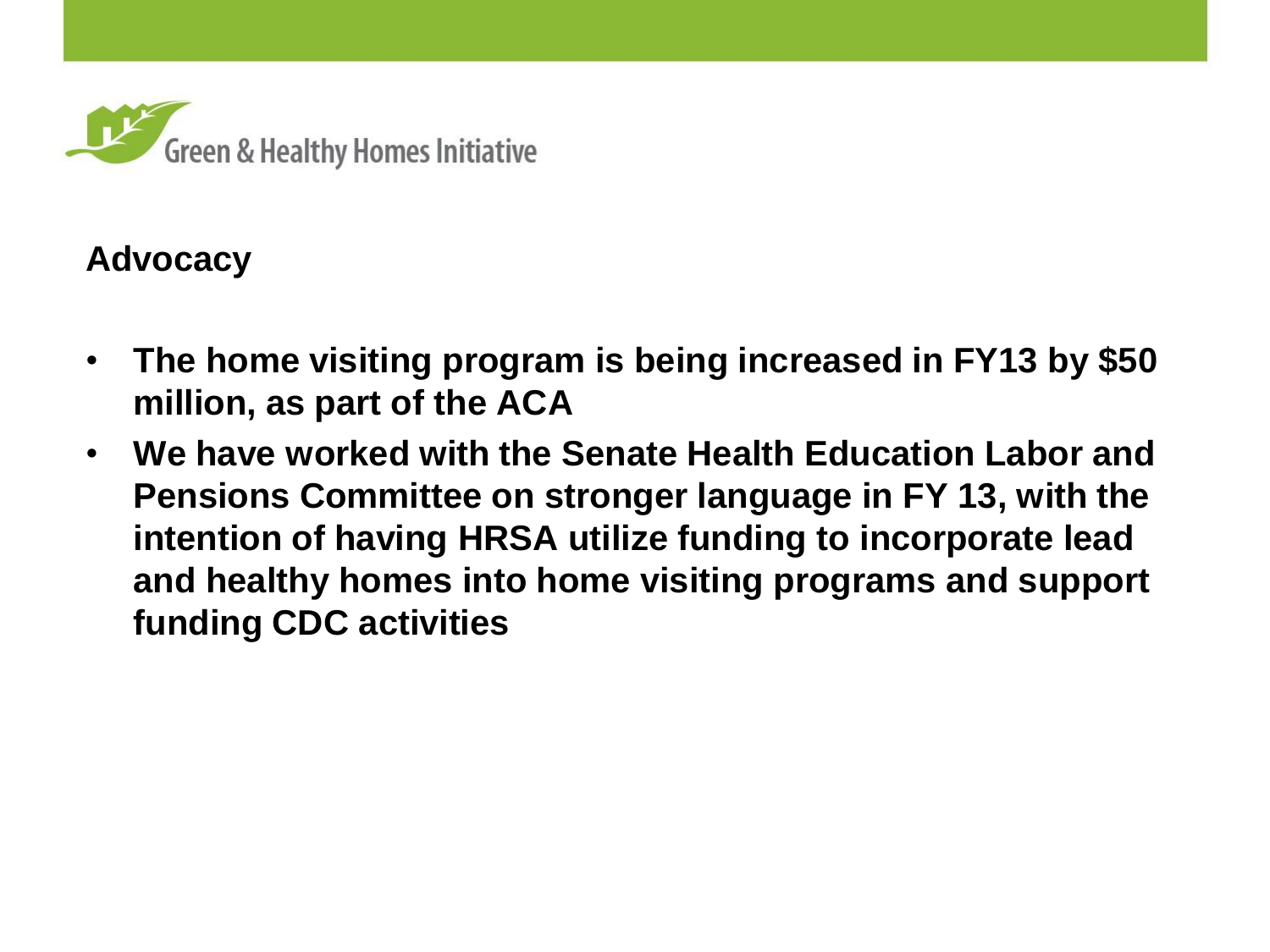

## **HUD Healthy Homes Budget**

| Program              | <b>FY10</b>   | <b>FY11</b>   | <b>FY12</b>   | President's   | <b>Coalition</b> |
|----------------------|---------------|---------------|---------------|---------------|------------------|
|                      |               |               |               | request FY13  | request FY13     |
| <b>Lead Hazard</b>   | \$114,600,000 | \$94,110,000  | \$107,500,000 | \$86,000,000  | \$86,000,000     |
| Control and          |               |               |               |               |                  |
| Demonstration        |               |               |               |               |                  |
| Programs             |               |               |               |               |                  |
| <b>Healthy Homes</b> | \$20,000,000  | \$23,253,000  | \$10,000,000  | \$30,000,000  | \$30,000,000     |
| Demonstration        |               |               |               |               |                  |
| and Production       |               |               |               |               |                  |
| Programs             |               |               |               |               |                  |
| Lead technical       | \$4,000,000   | \$1,199,000   | \$2,500,000   | \$4,000,000   | \$4,000,000      |
| studies and          |               |               |               |               |                  |
| regulatory           |               |               |               |               |                  |
| support              |               |               |               |               |                  |
| HUD's                | \$1,400,000   | \$1,198,000   | $\Omega$      | $\Omega$      | $\overline{0}$   |
| Transformation       |               |               |               |               |                  |
| Initiative           |               |               |               |               |                  |
| Total                | \$140,000,000 | \$119,800,000 | \$120,000,000 | \$120,000,000 | \$120,000,000    |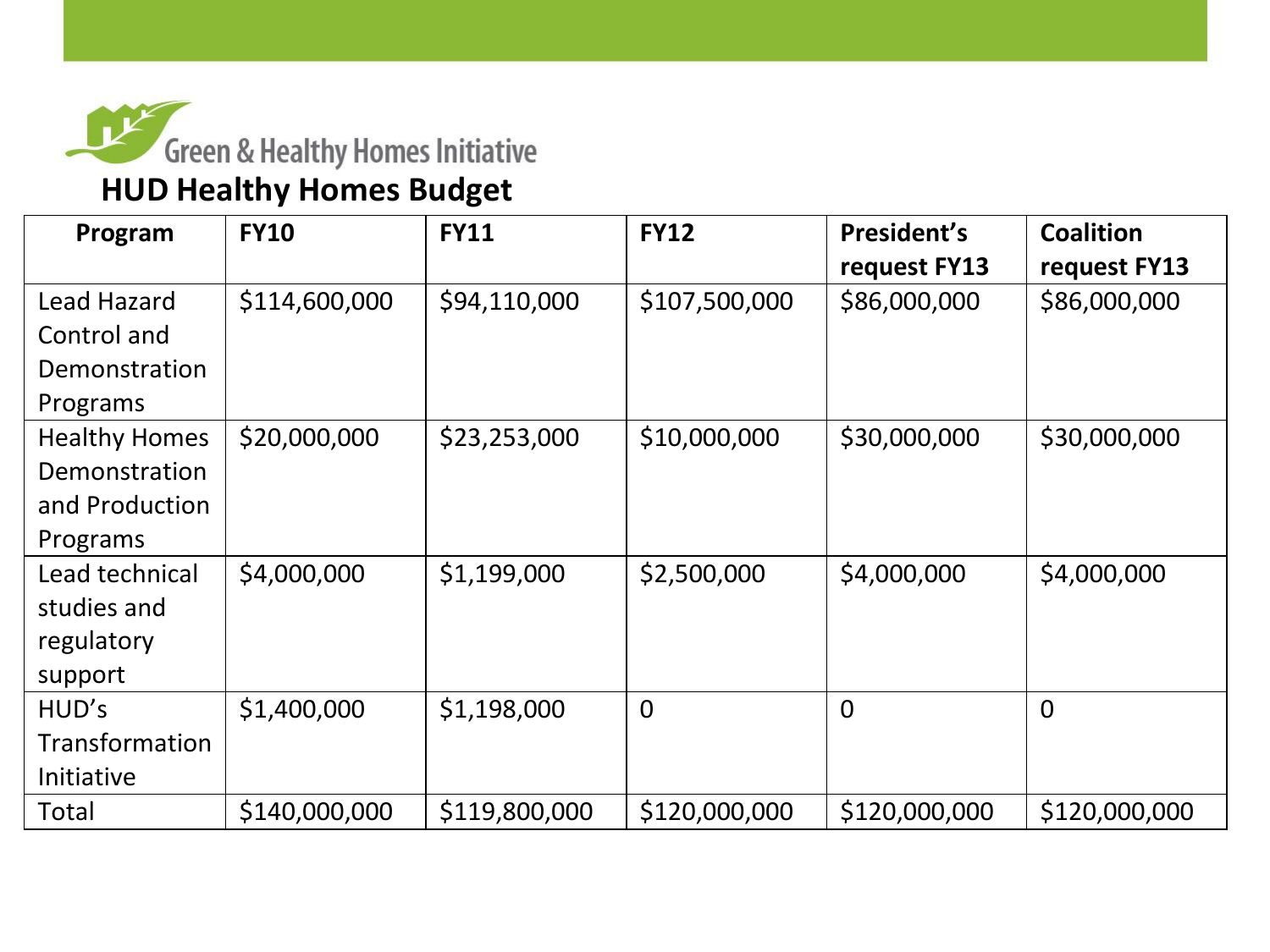

*The Senate HELP Committee has broad jurisdiction over agencies, institutes and programs under the Department of Health and Human Services (HHS), including the National Institutes of Health (NIH) and the Food and Drug Administration (FDA). It also oversees other issues related to public health and health insurance.* 

## **Democrats by Rank**

- Tom Harkin (IA) (Chair)
- Barbara A. Mikulski (MD)
- Jeff Bingaman (NM)
- Patty Murray (WA)
- Bernard Sanders (I) (VT)
- Robert P. Casey, Jr. (PA)
- Kay R. Hagan (NC)
- Jeff Merkley (OR)
- Al Franken (MN)
- Michael F. Bennet (CO)
- Sheldon Whitehouse (RI)
- Richard Blumenthal (CT)



## **Republicans by Rank**

- Michael B. Enzi (WY)
- Lamar Alexander (TN)
- Richard Burr (NC)
- Johnny Isakson (GA)
- Rand Paul (KY)
- Orrin G. Hatch (UT)
- John McCain (AZ)
- Pat Roberts (KS)
- Lisa Murkowski (AK)
- Mark Kirk (IL)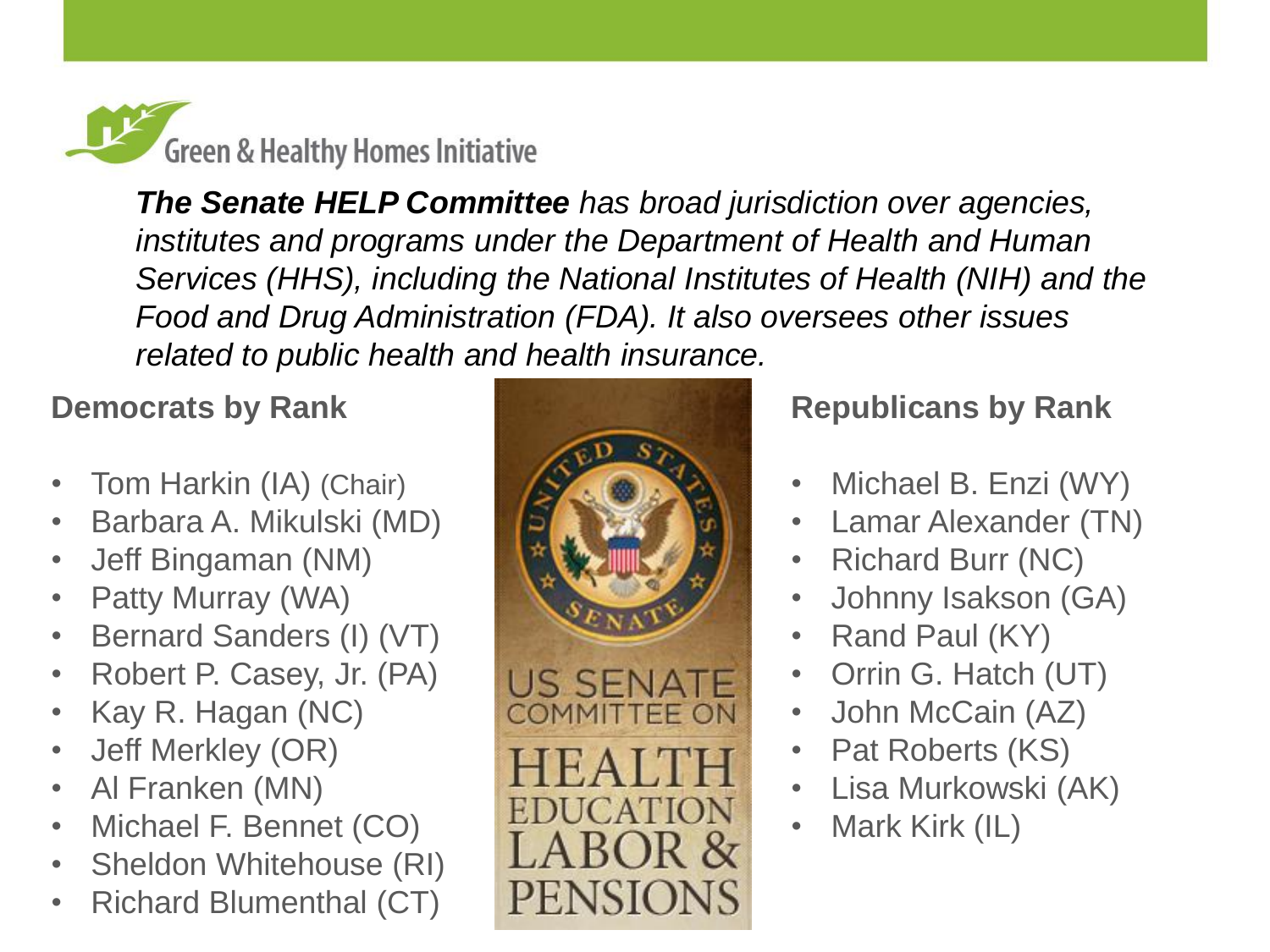

HUD's Office of Healthy Homes and Lead Hazard Control (OHHLHC) requested \$140 million for FY12 with \$40 million included for its Healthy Homes Program. Instead, the final FY12 budget was approved at \$120 million with only \$10 million appropriated for the Healthy Homes Program.

#### **IMPACT:**

- This minimal funding for the Healthy Homes Program allows for only technical studies and supplemental funds attached to lead hazard control programs with no funding opportunities for Healthy Homes demonstration or production grants.
- Childhood lead poisoning, injuries, respiratory diseases such as asthma, and quality of life issues have been linked to the more than 6 million substandard housing units nationwide. Residents of these units are also at increased risk for fire, electrical injuries, falls, rodent bites, and other illnesses and injuries. Healthy Homes Production funding directly serves to remediate these hazards.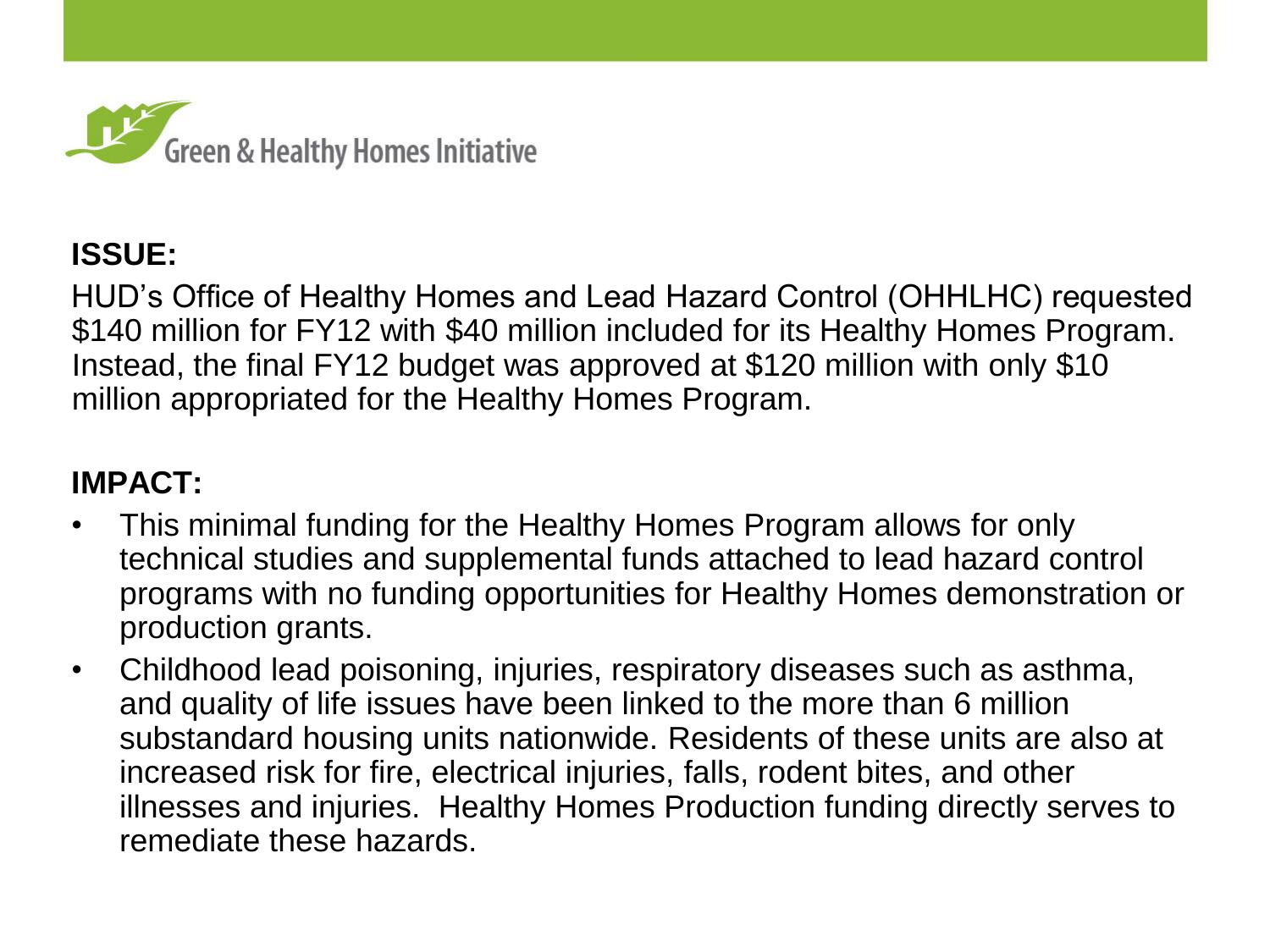

## **Action Being Taken:**

- **Met with T-HUD subcommittee members yesterday with NSHHC**
- **Lobbying group hired by NSHHC is aiding in advocacy**
- **Focusing on the message of no new additional funds, but greater flexibility**
- **Working on changing the language of Title X to allow more flexibility for the lead funds**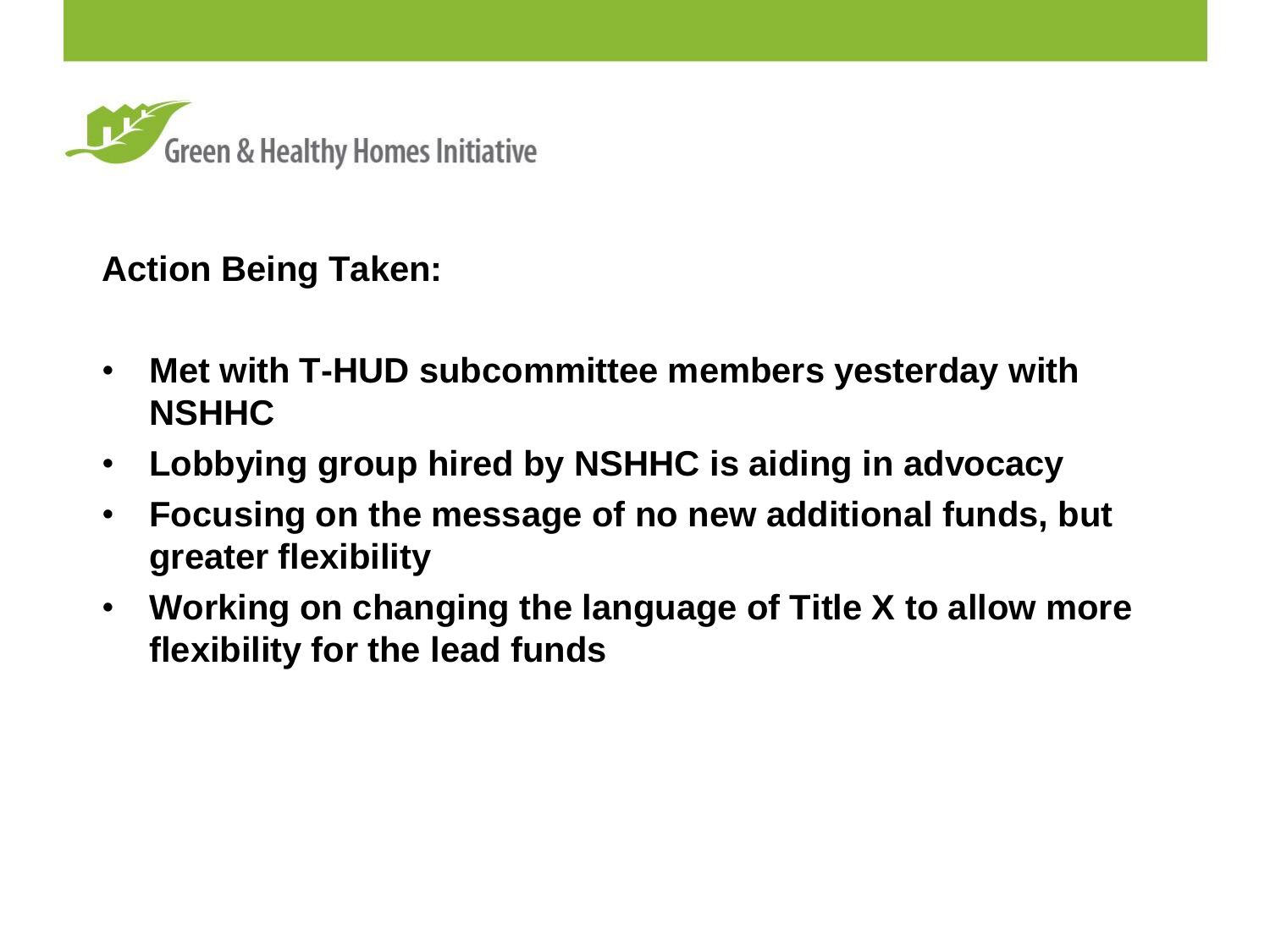



**Democratic Subcommittee Members**

• John W. Olver, Massachusetts

- Ed Pastor, Arizona
- Marcy Kaptur, Ohio
- David E. Price, North Carolina

- Tom Latham, Iowa
- Frank R. Wolf, Virginia
- John R. Carter, Texas
- Steven LaTourette, Ohio
- Mario Diaz-Balart, Florida
- Charles W. Dent, Pennsylvania
- Steve Womack, Arkansas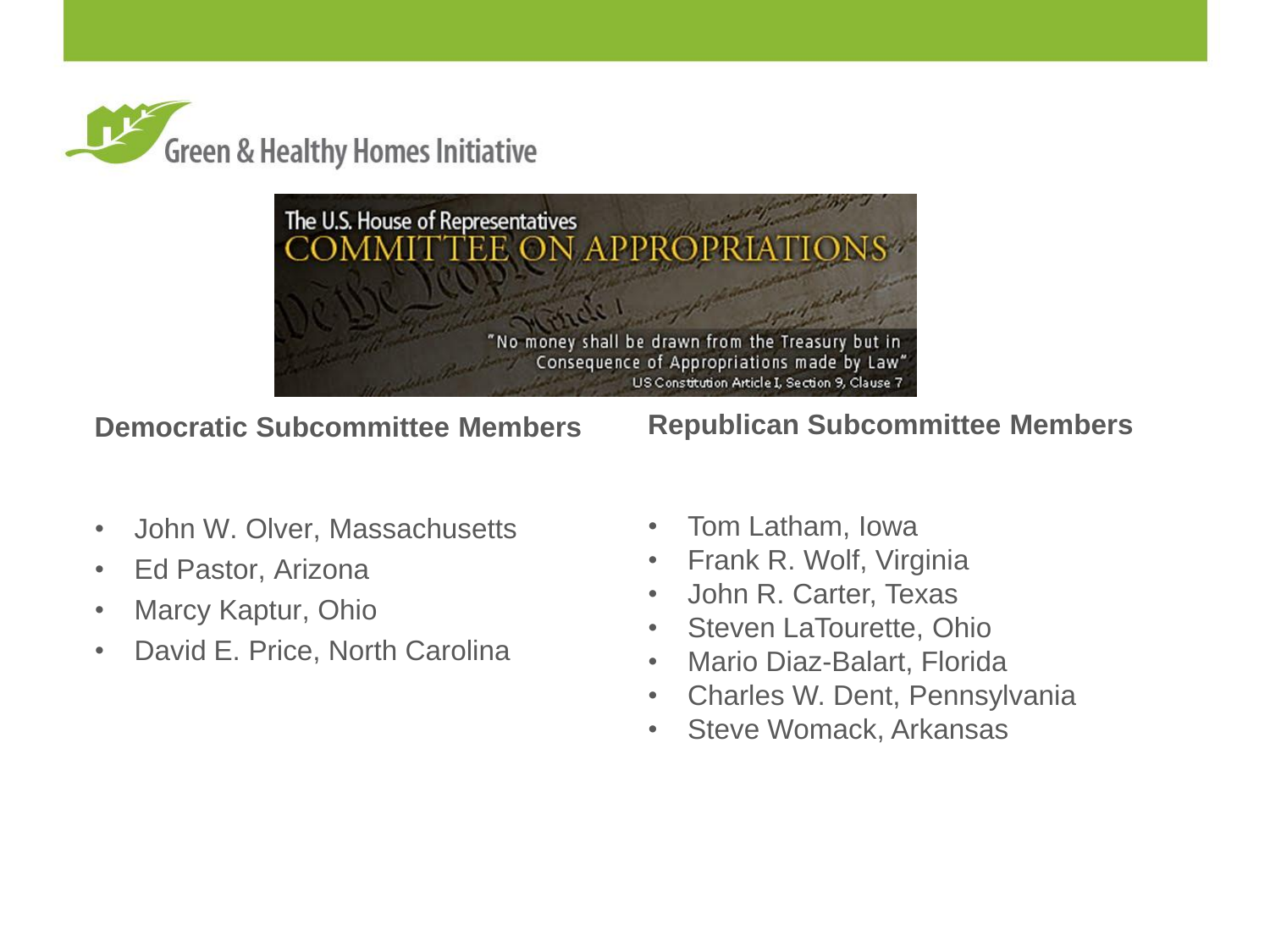



*The Senate Appropriations Transportation-HUD Subcommittee*

## **Democratic Subcommittee Members**

- Senator Patty Murray (Chairman) (WA)
- Senator Barbara Mikulski (MD)
- Senator Herb Kohl (WI)
- Senator Richard Durbin (IL)
- Senator Patrick Leahy (VT)
- Senator Tom Harkin (IA)
- Senator Diane Feinstein (CA)
- Senator Tim Johnson (SD)
- Senator Frank Lautenberg (NJ)
- Senator Mark Pryor (AR)

- Senator Susan Collins (Ranking) (ME)
- Senator Richard Shelby (AL)
- Senator Kay Bailey Hutchison (TX)
- Senator Lamar Alexander (TN)
- Senator Mark Kirk (IL)
- Senator Dan Coats (IN)
- Senator Jerry Moran (KS)
- Senator Roy Blunt (MO)
- Senator Ron Johnson (WI)